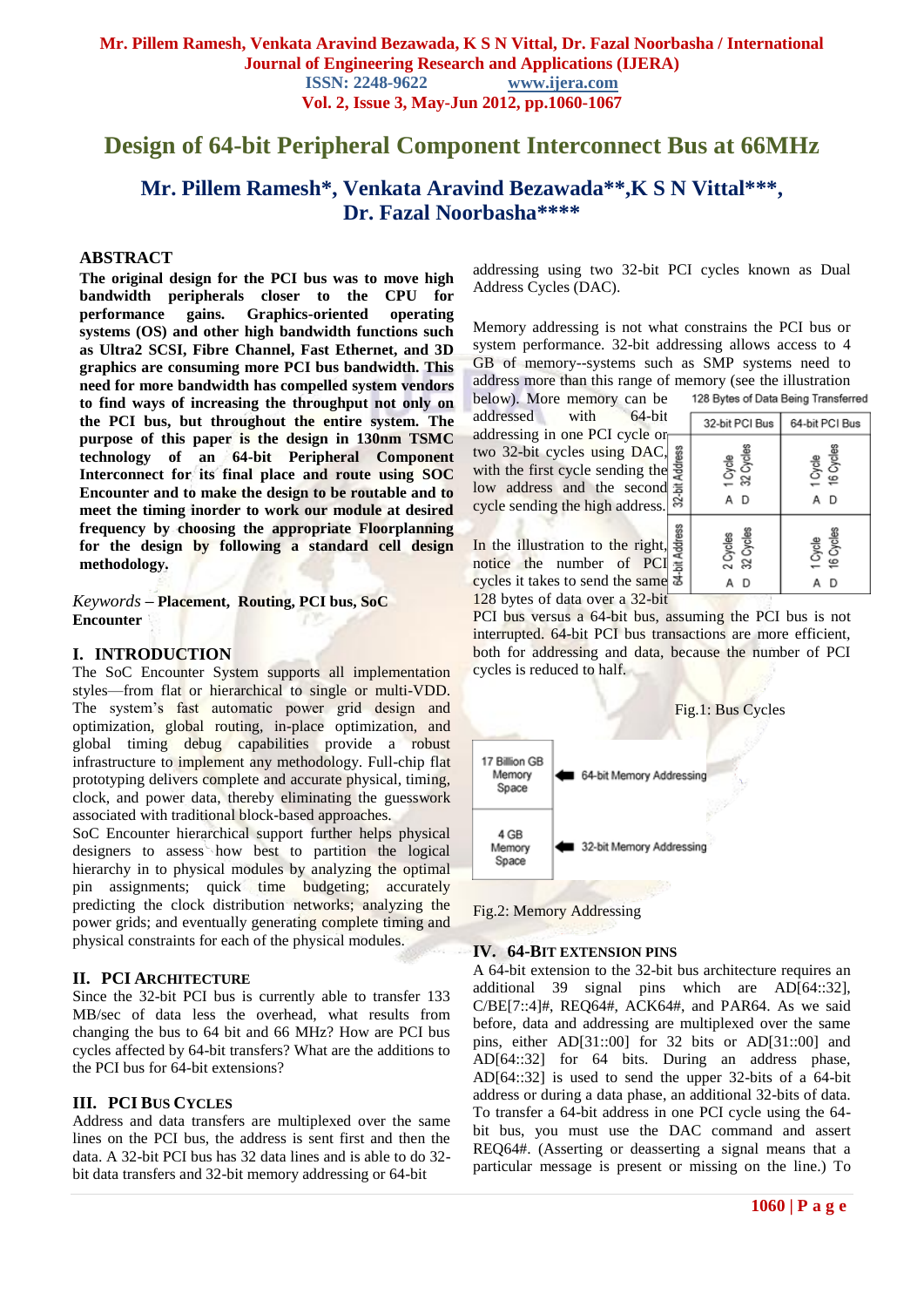transfer the additional 32-bits of data on AD[64::32], REQ64# and ACK64# must be asserted.

The Bus Command and Byte Enable Commands are multiplexed over C/BE[7::4]# pins; Bus Commands are transferred during the address phase and Byte Enable Commands during the data phase. An even parity bit, PAR64, protects the AD[63::32] pins from data corruption. PAR64 has the same timing as AD[63::32] but is delayed by one clock cycle.

64-bit transactions are negotiated using a transaction between a master and a target asserting REQ64# and ACK64#. Devices determine if they are connected to a 64 bit bus by asserting or deasserting REQ64# when RST# is deasserted. Only memory commands support 64-bit data transfers.

#### **V. 64-BIT BUS BENEFITS**

Many factors play into overall system performance and affect the industry's progress to 64-bit PCI. The 32-bit PCI bus is not in itself slowing system performance. Peripheral devices such as SCSI, IDE, and Fast Ethernet by themselves do not use the full potential of the current PCI bus. Interaction between the PCI bus, the Host Bridge, DRAM, and the CPU commonly slow down PCI transfers.

Let's also consider the transactions in the system. The CPU communicates with Dynamic Random Access Memory (DRAM) and the Host Bridge: the Host Bridge in turn communicates with the PCI bus and DRAM. Direct Memory Access (DMA) devices transfer data directly to DRAM through the PCI bus as shown here.

The burst rate of data throughput on the PCI bus doubles with 64-bit data transfers. 64-bit DMA devices can move data in 64-bit chunks directly between the PCI bus and DRAM if the PCI bus and DRAM are set up the handle 64 bit transfers. The system with a 64-bit PCI bus is less congested; 64-bit devices in the system get on and off the bus in half the time, making the PCI bus more efficient. In essence, since 64-bit transfers achieve better PCI bus utilization and more devices can be added to the bus before realizing the bus' full bandwidth potential. The more heavily weighted your system becomes with peripheral devices the more it benefits from a 64-bit wide PCI bus.

Notice in the following drawings, the number of components that would be affected by increasing the PCI bus to 64-bits, the host bridge, the DRAM, the CPU and even the OS and driver. Since the majority of transactions are data transfers from the PCI bus to DRAM and from DRAM to the PCI bus, you could consider that increasing the bandwidth of the bus would increase the performance of the system.

However, the CPU and the OS may become the bottleneck even if implementing a 64-bit PCI bus.

#### **VI. PCI BUS SPEEDS 33MHZ VS 66MHZ**

Another way of increasing the throughput of the PCI bus is increasing the PCI clock speed. PCI systems are now a 33 MHz; the PCI spec define 66 MHz as a way of increasing PCI bandwidth 66-MHz devices are great for high bandwidth application and peripherals. Just as 64-bit architecture can double th bus bandwidth, 66 MHz ca double the throughput. The diagram to the right illustrate the increase in throughput.

| 32-bit PCI Bus | 64-bit PCI Bus |
|----------------|----------------|
| 133 MB/sec     | 266 MB/sec     |
| 266 MB/sec     | 532 MB/sec     |
|                |                |

**Theoretical Throughput** 

Some hardware modifications need to be made to the PCI devices and motherboard to allow this increase in clock speed. 66-MHz devices are defined by modifying an existing ground pin to a static signal (M66EN) using a single pullup resistor and adding one bit to the Configuration Status register. 66-MHz PCI requires higher maximum clock frequency and modifying timing parameters. Engineers need to pay close attention to maximum trace lengths, loading of add-in boards, and the maximum pin capacitance of all add-in boards. A 66-MHz bus is capable of operating at 0 to 66 MHz speeds. 33-MHz devices operate at 33 MHz in a 66-MHz bus; likewise 66- MHz devices operate at 33 MHz in a 33-MHz bus.

When designing a 66-MHz PCI bus into the motherboard, electrical problems, chip size, and heat dissipation are some issues to deal with. The loading factor in the 66-MHz bus is significantly reduced from that of the 33 MHz. As the bus speed increases, the total distance data can travel decreases, and the number of slots available on the motherboard decreases. To solve the 66-MHz requirements on a motherboard, 66-MHz PCI bus is typically separated out on another bus using a 66-MHz PCI bridge chip.

## **VII. 64-BIT MARKET TRENDS**

System vendors are looking for ways of creating the fastest and best systems on the market. Who are some of the players in this market segment? How do the OS, the CPU, and other system components affect system performance?

## **1. PLACEMENT AND ROUTING**

## 1.1. DESIGN IMPORT

The files that will be imported in to the SoC Encounter Tool to start place and route are the netlist file, timing library files, library exchange format files, timing constraints file and I/O assignment file.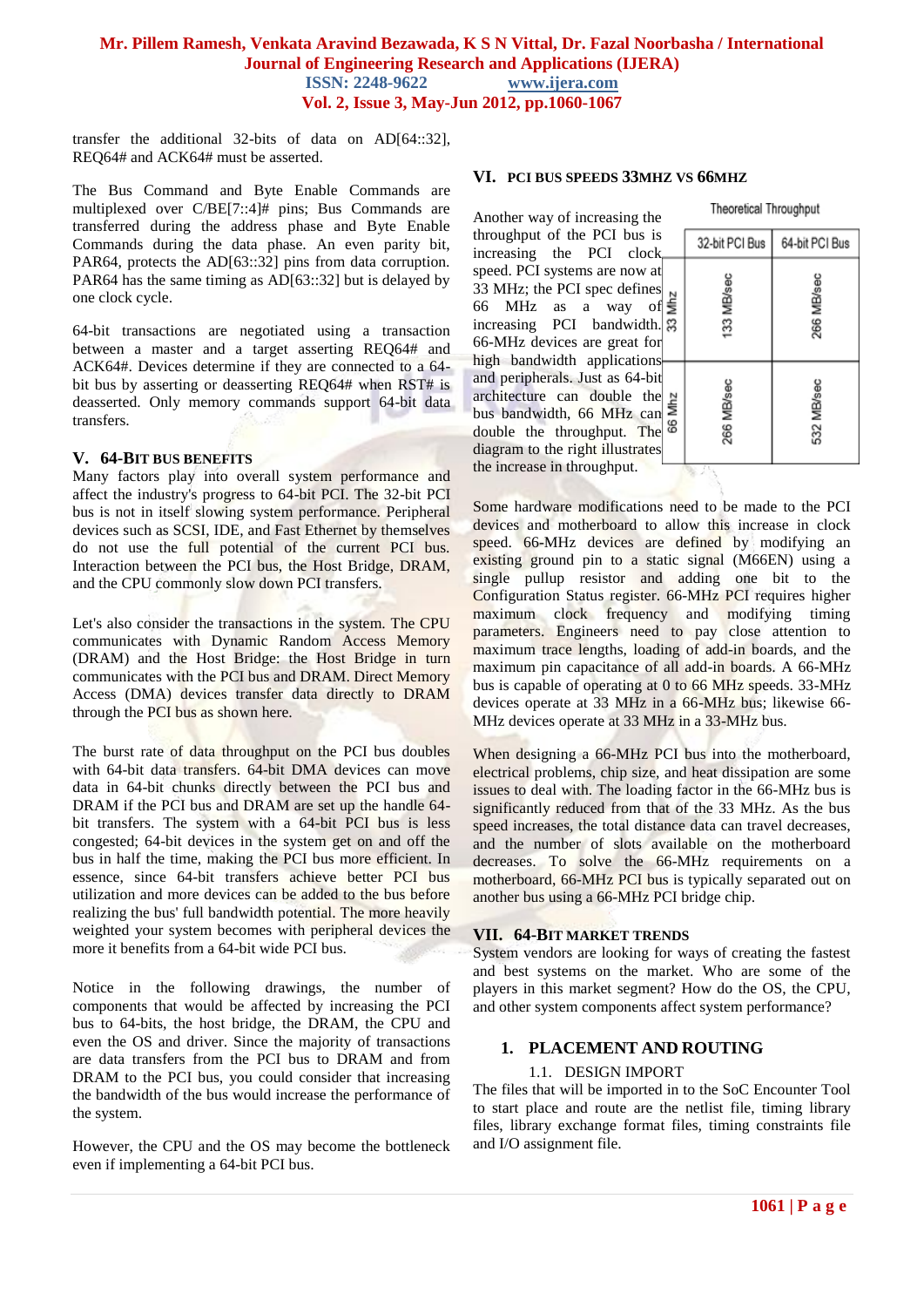After Importing the above files in to SoC Encounter we perform sanity checks. We check for whether any floating input pins, any multidriven ports and nets, any nets with tristate drivers, if any input delay or load information in sdc is missing, if there are any undefined clocks, whether any don't use cells in the design, whether there are any negative slack paths after synthesis. So after performing these checks the timing report before placing the standard cells is shown below.

|           | timeDesign Summary                                                                                                                                                        |  |  |  |  |
|-----------|---------------------------------------------------------------------------------------------------------------------------------------------------------------------------|--|--|--|--|
|           |                                                                                                                                                                           |  |  |  |  |
| -+−<br>T. | Setup mode   all   reg2reg   in2reg   reg2out                                                                                                                             |  |  |  |  |
| -+        | WNS (ns):   -0.474   2.160   -0.474   0.004  <br>TNS (ns):   -0.573   0.000   -0.573   0.000  <br>Violating Paths:   3   0   3   0<br>All Paths:   5447   5397   104   47 |  |  |  |  |
|           |                                                                                                                                                                           |  |  |  |  |

#### Density: 0%

From the report it is clear that there are three violating paths under input to register timing paths. We can still go ahead and do the floor planning because the tool can easily fix them by upsizing the cells .

#### **1.2. FLOOR PLANNING**

In floor planning step we decide how much area will be required for our design to place in the core area so that minimum wire length will be used to make connectivity between standard cells. We also create the input output pins.

The process of arranging the macros in a block or chip is called floor planning . This step is critical as a bad floor panning can result in a design which can be congested or which cannot be closed in terms of timing



Fig.3: Amoeba view for Floor Plan of PCI bus

## **1.3. POWER PLANNING**

The core-utilization is 32.5%. This step involves the creation of power stripes and core ring at the chip level. The aim of power planning is to achieve minimum IR drop.



Fig.4. Power planning of PCI bus.

#### **1.4. PLACEMENT**

In this step we place the standard cells . Before the placement of standard cells we place the endcap cells to the left and right of the core so as to avoid process antenna violations and spacing violations. The simple idea is to minimize the length of wires, but, for example, in a timingdriven placement the intention is to decrease as much as possible the delay on the critical paths. So that timing will be met very easily.



From the figure we can observe diamond shaped red color boxes indicating the horizontal or vertical congestion. This is mainly because of the placement of standard cells below the metal-4 vertical power stripe. Now if we check for timing the tool will do a trail route automatically and gives the report. The term WNS indicates Worst Negative Slack on a particular path and TNS indicates Total Negative Slack.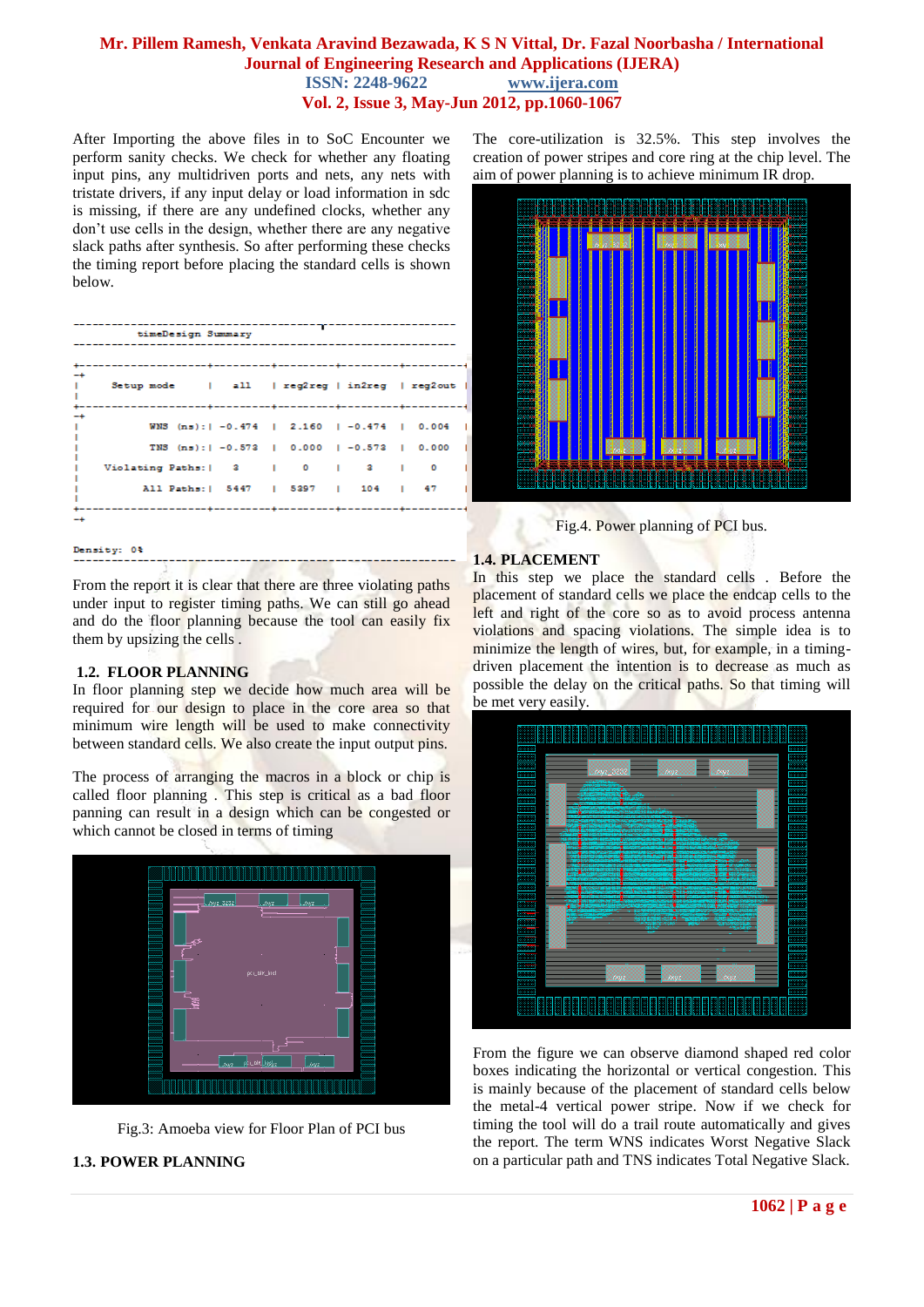φ.  $-4$ 

The timing report shown for this design at this stage is

| timeDesign Summary                            |     |                                                                                                              |     |      |  |  |  |  |
|-----------------------------------------------|-----|--------------------------------------------------------------------------------------------------------------|-----|------|--|--|--|--|
|                                               |     |                                                                                                              |     |      |  |  |  |  |
| Setup mode   all   reg2reg   in2reg   reg2out |     |                                                                                                              |     |      |  |  |  |  |
| Violating Paths:<br>All Paths:   5447         | - 8 | WNS (ns):  -0.614   1.674   -0.614   -0.417  <br>TNS (ns):   -2.675   0.000   -2.259   -0.417  <br>0<br>5397 | 104 | - 47 |  |  |  |  |

| <b>DRVs</b>            | Real                                          | Total    |                 |  |
|------------------------|-----------------------------------------------|----------|-----------------|--|
|                        | Nr nets (terms)   Worst Vio   Nr nets (terms) |          |                 |  |
| max cap                | 0(0)                                          | 0.000    | 35 (35)         |  |
| max tran<br>max fanout | 19 (19)<br>0(0)                               | $-1.350$ | 19 (19)<br>4(4) |  |

Density: 23.799% Routing Overflow: 0.00% H and 0.34% V

So in order to remove the congestion we have to declare placement blockage on metal-4. So the standard cells will not be placed below the metal-4 stripe as shown below.



Fig.5. Placement with out congestion

Now if we check for timing the tool will do a trail route automatically and gives the report.



Fig.6. Trail Route

timeDesign Summary

| Setup mode   all   reg2reg   in2reg   reg2out |  |  |                                                           |  |  |
|-----------------------------------------------|--|--|-----------------------------------------------------------|--|--|
|                                               |  |  | WNS (ns):  -6.968   -6.968   -0.662   -0.364              |  |  |
|                                               |  |  | TNS (ns): $1-475.044$ $1-467.879$ $1-6.316$ $1-0.850$ $1$ |  |  |
| Violating Paths:   361   317   40   4         |  |  |                                                           |  |  |
|                                               |  |  | All Paths:   5447   5397   104   47                       |  |  |
|                                               |  |  |                                                           |  |  |

|             |                                   | Real                                          | Total                             |                                  |  |
|-------------|-----------------------------------|-----------------------------------------------|-----------------------------------|----------------------------------|--|
| <b>DRVs</b> |                                   | Nr nets (terms)   Worst Vio   Nr nets (terms) |                                   |                                  |  |
|             | мах сар<br>max tran<br>max fanout | 3(3)<br>38 (744)<br>117 (117)                 | $-15.315$<br>$-38.361$<br>$-2141$ | 38 (38)<br>38 (744)<br>121 (121) |  |

Density: 28.015% Routing Overflow: 0.00% H and 0.00% V

We can clearly see that the congestion is 0% which is good and we can go ahead to the next step for placement and routing.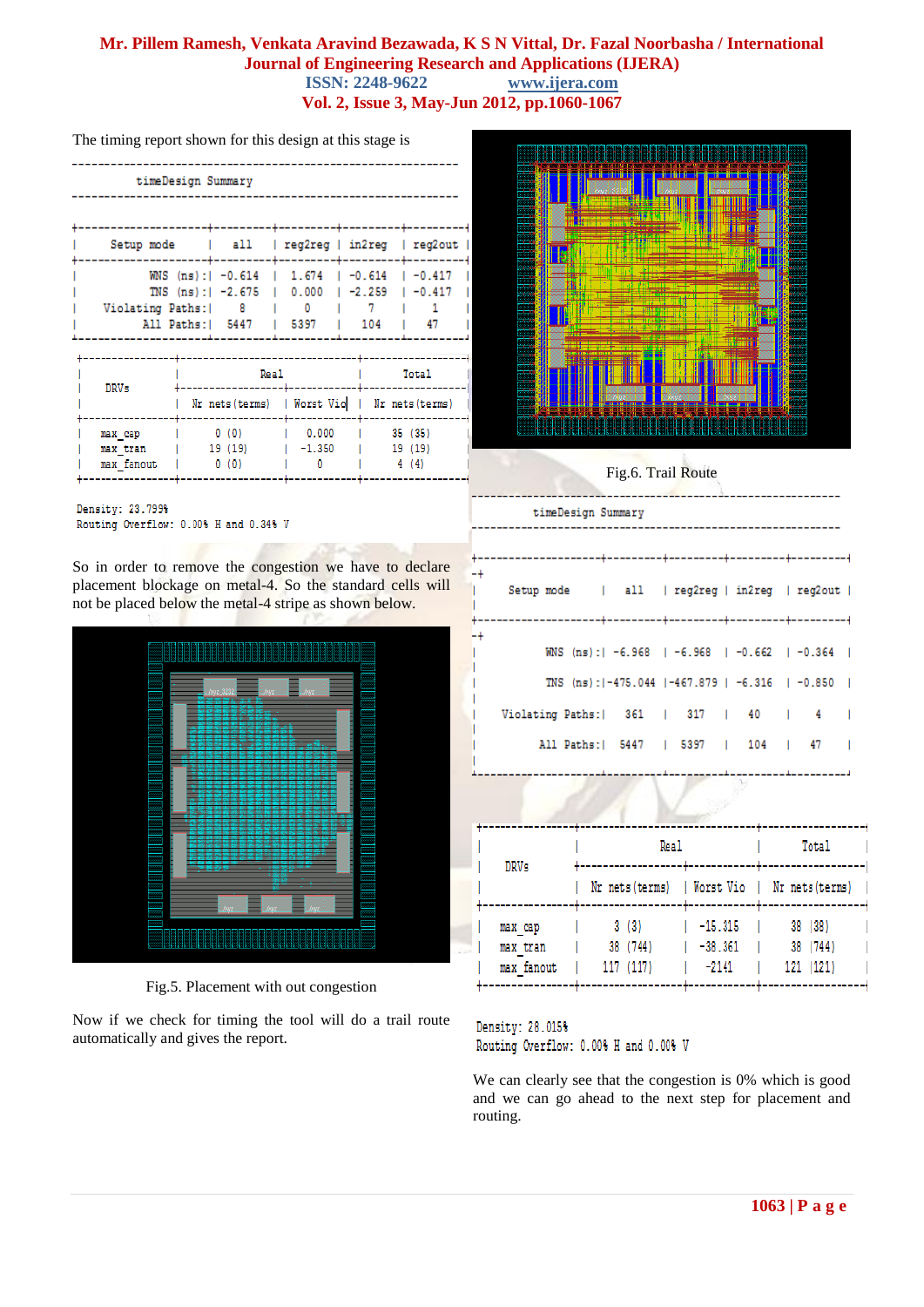## **Mr. Pillem Ramesh, Venkata Aravind Bezawada, K S N Vittal, Dr. Fazal Noorbasha / International Journal of Engineering Research and Applications (IJERA)**<br>ISSN: 2248-9622 www.ijera.com **ISSN: 2248-9622**

**Vol. 2, Issue 3, May-Jun 2012, pp.1060-1067**

#### **1.5 POST-PLACEMENT OPTIMIZATION**

After optimizing the design for removal of negative slack the density of the design has changed to 24.837%. The timing report is shown below :

| optDesign Final Summary                       |                                                |           |  |                                       |  |                                               |         |                                           |  |
|-----------------------------------------------|------------------------------------------------|-----------|--|---------------------------------------|--|-----------------------------------------------|---------|-------------------------------------------|--|
|                                               |                                                |           |  |                                       |  |                                               |         |                                           |  |
| Setup mode   all   reg2reg   in2reg   reg2out |                                                |           |  |                                       |  |                                               |         |                                           |  |
|                                               |                                                |           |  |                                       |  |                                               |         | WNS (ns):   0.105   0.280   0.105   0.142 |  |
|                                               | TNS (ns):  0.000   0.000   0.000   0.000       |           |  |                                       |  |                                               |         |                                           |  |
| Violating Paths:   0                          |                                                |           |  | $0 \quad 1 \quad$                     |  | $0 \sim$                                      |         | $\begin{array}{ccc} & & 0 \\ \end{array}$ |  |
|                                               | All Paths:   5447   5397   104   47            |           |  |                                       |  |                                               |         |                                           |  |
|                                               |                                                |           |  | ------------------------------------- |  |                                               |         |                                           |  |
| <b>DRVs</b>                                   | Real                                           |           |  |                                       |  | Total                                         |         |                                           |  |
|                                               |                                                |           |  | -----------                           |  | Nr nets (terms)   Worst Vio   Nr nets (terms) |         |                                           |  |
| max cap                                       | 0 (0)   0.000                                  |           |  |                                       |  |                                               | 35 (35) |                                           |  |
| max tran<br>max fanout                        | $\begin{pmatrix} 0 & 0 \\ 0 & 0 \end{pmatrix}$ | 325 (325) |  | 10.000<br>$-59$                       |  |                                               | 0(0)    | 329 (329)                                 |  |
|                                               |                                                |           |  | --------                              |  |                                               |         |                                           |  |

Density: 24.837% Routing Overflow: 0.00% H and 0.00% V

Now the timing violations and drv violations have been eliminated after optimization and setup slack has become positive.

Post-Placement optimization can also be called as Pre-CTS optimization.



Fig.7. Pre-CTS optimization

#### **1.6. CLOCK TREE SYNTHESIS**

The next step is generation of clock tree. It is termed as Clock Tree Synthesis (CTS). How the clock is distributed in a design is one of the most limiting factors in order to achieve high frequency circuits. The clock signal has to get all the clocked components at the same time in order to achieve a correct operation, and the more the frequency is increased, the more clock inaccuracy we have. The generated clock tree is highlighted in white lines as shown in Figure 8. The density of the design after clock tree synthesis is 25.813%.



Fig.8: Clock Tree Synthesis

The timing report at this stage is shown below:

| Setup mode   all   reg2reg   in2reg   reg2out |  |                                                                                                                 |
|-----------------------------------------------|--|-----------------------------------------------------------------------------------------------------------------|
|                                               |  | WNS (ns):   -0.475   0.281   0.715   -0.475                                                                     |
|                                               |  | TNS (ns):   -0.475   0.000   0.000   -0.475                                                                     |
| Violating Paths:   1   0   0   1              |  |                                                                                                                 |
| All Paths:   5447   5397   104   47           |  |                                                                                                                 |
|                                               |  | the contract of the contract of the contract of the contract of the contract of the contract of the contract of |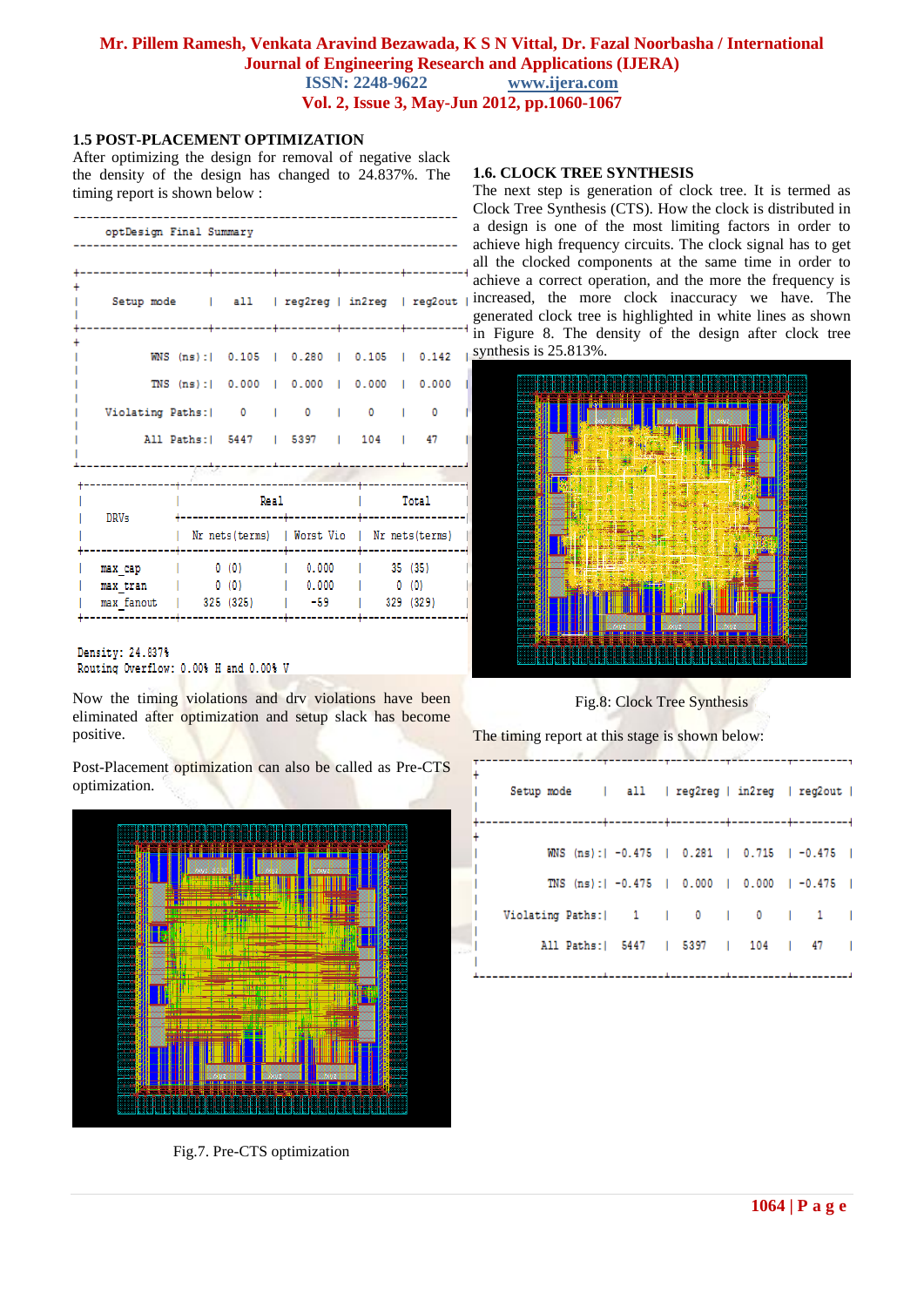| <b>DRVs</b>                       | Real                                          | Total                   |                              |  |  |
|-----------------------------------|-----------------------------------------------|-------------------------|------------------------------|--|--|
|                                   | Nr nets (terms)   Worst Vio   Nr nets (terms) |                         |                              |  |  |
| max cap<br>max tran<br>max fanout | 0(0)<br>0 (0)<br>325 (325)                    | 0.000<br>0.000<br>$-59$ | 33 (33)<br>0(0)<br>448 (448) |  |  |

#### Density: 25.813%

Routing Overflow: 0.00% H and 0.02% V

The negative setup slack seen in the report is mainly because during clock tree generation tool adds buffers to all the clock nets. This increases the path delay. So to eliminate this negative slack we optimize the design.

#### **1.7. POST-CTS OPTIMIZATION**

This step is referred to as the Post-CTS optimization. After CTS we can also check for the hold violations. But in most of the cases we perform hold check after detailed routing only. Even if hold check is done at CTS stage we can easily fix the hold violations during Post-CTS optimization.



Fig.9: Post-CTS optimization

The Density of the design has become 25.799%. The timing report is shown below:

| optDesign Final Summary                                                                                                |  |  |  |  |  |  |  |  |  |
|------------------------------------------------------------------------------------------------------------------------|--|--|--|--|--|--|--|--|--|
|                                                                                                                        |  |  |  |  |  |  |  |  |  |
| Setup mode   all   reg2reg   in2reg   reg2out                                                                          |  |  |  |  |  |  |  |  |  |
| WNS (ns):  0.049   0.286   0.111   0.049                                                                               |  |  |  |  |  |  |  |  |  |
| TNS (ns):   0.000   0.000   0.000   0.000                                                                              |  |  |  |  |  |  |  |  |  |
| Violating Paths:   0   0   0   0                                                                                       |  |  |  |  |  |  |  |  |  |
| All Paths:   5447   5397   104   47                                                                                    |  |  |  |  |  |  |  |  |  |
|                                                                                                                        |  |  |  |  |  |  |  |  |  |
| the contract of the contract of the contract of the contract of the contract of the contract of the contract of<br>. . |  |  |  |  |  |  |  |  |  |

| <b>DRVs</b> |                                   | <b>Real</b>                                   | Total                 |                             |  |
|-------------|-----------------------------------|-----------------------------------------------|-----------------------|-----------------------------|--|
|             |                                   | Nr nets (terms)   Worst Vio   Nr nets (terms) |                       |                             |  |
|             | max cap<br>max tran<br>max fanout | 0(0)<br>0(0)<br>325 (325)                     | 0.000<br>0.000<br>-59 | 33(33)<br>0(0)<br>448 (448) |  |

#### Density: 25.799% Routing Overflow: 0.00% H and 0.02% V ----------------

After Post-CTS optimization it is clear that the setup violation is eliminated and there are no violations on any other paths .

#### **1.8. DETAILED ROUTING**

The next step is detailed routing. Here the tool does the actual timing driven sign-off routing. The trail route between the standard cells is removed.



Fig.10: Detailed Routing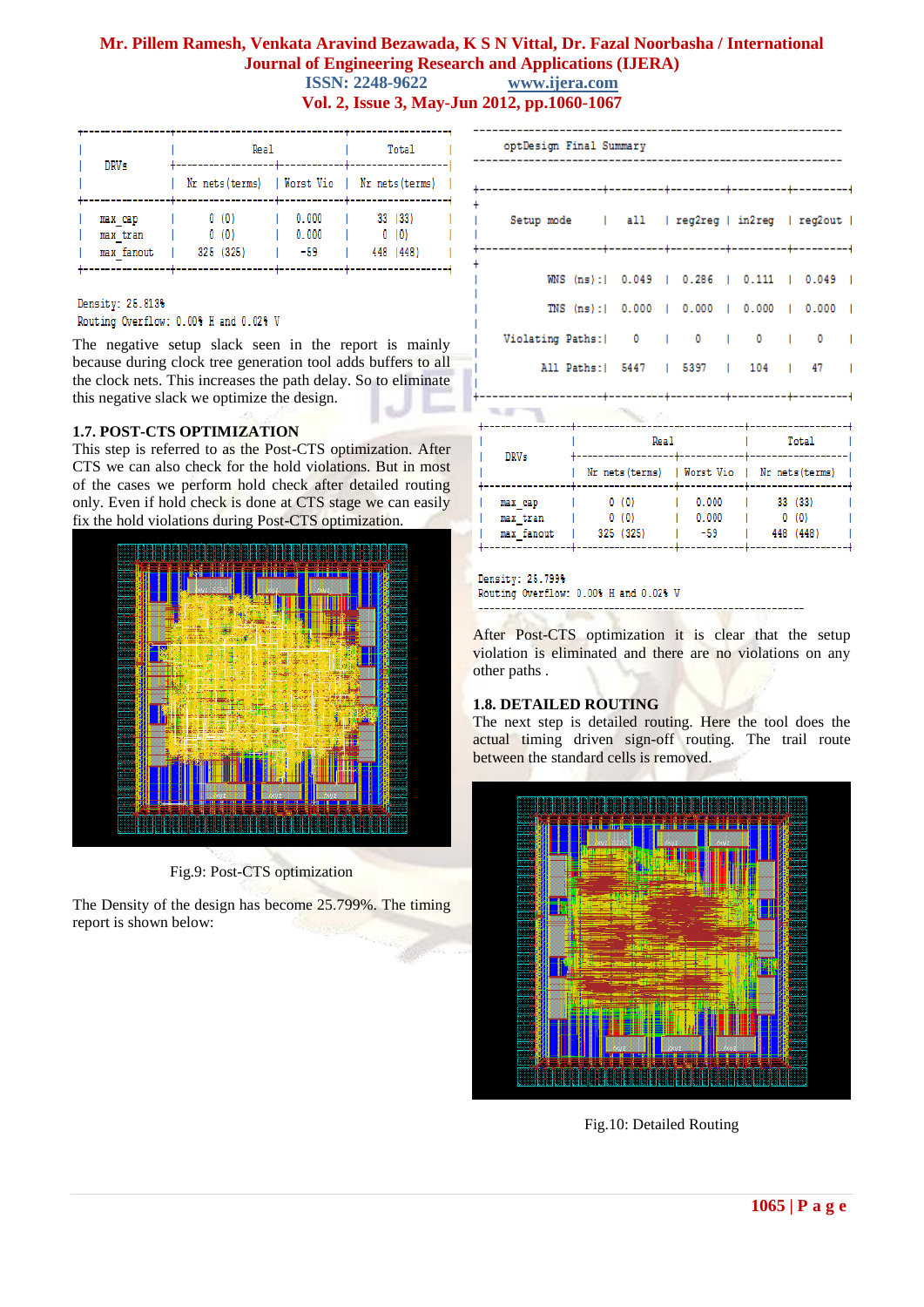The density of the design is at 25.799%. The timing is checked for both setup and hold requirements. There is no need of fixing hold time at early stages of the design.

The timing report is shown below:

| timeDesign Summary                            |                   |                                  |  |                                               |  |                     |         |       |  |  |
|-----------------------------------------------|-------------------|----------------------------------|--|-----------------------------------------------|--|---------------------|---------|-------|--|--|
|                                               |                   | -------------------------------- |  |                                               |  | -+---------+------- |         |       |  |  |
| Setup mode   all   reg2reg   in2reg   reg2out |                   | ------+--------                  |  |                                               |  |                     |         |       |  |  |
|                                               |                   |                                  |  | WNS (ns):   -0.213   -0.213   -0.090   0.022  |  |                     |         |       |  |  |
|                                               |                   |                                  |  | TNS (ns):   -1.111   -0.525   -0.586   0.000  |  |                     |         |       |  |  |
| Violating Paths:   13   4                     |                   |                                  |  |                                               |  | 9.                  | T       | 0     |  |  |
|                                               |                   |                                  |  | All Paths:   5447   5397   104   47           |  |                     |         |       |  |  |
|                                               |                   |                                  |  |                                               |  |                     |         |       |  |  |
| <b>DRVs</b>                                   |                   | Real<br>-----------              |  |                                               |  |                     |         | Total |  |  |
|                                               |                   |                                  |  | Nr nets (terms)   Worst Vio   Nr nets (terms) |  |                     |         |       |  |  |
| мах сар                                       |                   | 0(0)                             |  | 10.000                                        |  |                     | 33 (33) |       |  |  |
| max tran<br>max fanout                        | 1(1)<br>325 (325) |                                  |  | $1 - 2.884$<br>-59                            |  | 1(1)<br>448 (448)   |         |       |  |  |
|                                               |                   |                                  |  |                                               |  |                     |         |       |  |  |

#### Density: 25.799%

| timeDesign Summary                           |                                           |   |                |    |
|----------------------------------------------|-------------------------------------------|---|----------------|----|
| Hold mode   all   reg2reg   in2reg   reg2out |                                           |   |                |    |
|                                              | WNS (ns):   0.104   0.104   1.873   1.615 |   |                |    |
|                                              | TNS (ns):  0.000   0.000   0.000   0.000  |   |                |    |
| Violating Paths:   0                         |                                           | 0 | $\blacksquare$ | O  |
|                                              | All Paths:   5445   5397   103            |   |                | 46 |

Density: 25.799%

#### **1.9. POST-ROUTE OPTIMIZATION**

The hold violations are always fixed at post route optimization because the skews seen are real and to fix them tool can easily add buffers. Before detailed routing we only give priority for fixing the setup timing violations.

During Post-route optimization the tool optimizes the design by upsizing or downsizing the cells or by adding some buffers.



Fig.7: Post-route Optimization

The density of the design is 25.825%.The timing report is shown below:

|                                                                |          | optDesign Final Summary     |                             |                                                         |                              |  |  |
|----------------------------------------------------------------|----------|-----------------------------|-----------------------------|---------------------------------------------------------|------------------------------|--|--|
| Setup mode                                                     |          | all                         | reg2reg   in2reg            |                                                         | reg2out                      |  |  |
| $WNS$ (ns):<br>$TNS$ (ns):<br>Violating Paths:<br>All Paths: I |          | 0.022<br>0.000<br>0<br>5447 | 0.796<br>0.000<br>0<br>5397 | 0.032<br>0.022<br>0.000<br>0.000<br>0<br>0<br>104<br>47 |                              |  |  |
| Hold mode                                                      |          | all                         | $req2reg$                   | in2reg                                                  | reg2out                      |  |  |
| $WNS$ $(ns)$ :<br>TNS<br>Violating Paths:<br>All Paths: I      | $(ns)$ : | 0.104<br>0.000<br>0<br>5445 | 0.104<br>0.000<br>0<br>5397 | 1.874<br>1.615<br>0.000<br>0.000<br>0<br>0<br>103<br>46 |                              |  |  |
|                                                                |          |                             |                             |                                                         |                              |  |  |
| <b>DRVs</b>                                                    |          | Real                        |                             | Total                                                   |                              |  |  |
|                                                                |          | Nr nets (terms)             | Worst Vio                   |                                                         | Nr nets (terms)              |  |  |
| max cap<br>max tran<br>max fanout                              |          | 0(0)<br>0(0)<br>325 (325)   | 0.000<br>0.000<br>$-59$     |                                                         | 33 (33)<br>0(0)<br>448 (448) |  |  |

It is clearly seen that the hold violations on all the paths are removed after Post-route optimization. After this step we can fill the spaces in our design with the filler cells for the continuity of N-well regions to avoid any DRC violations.